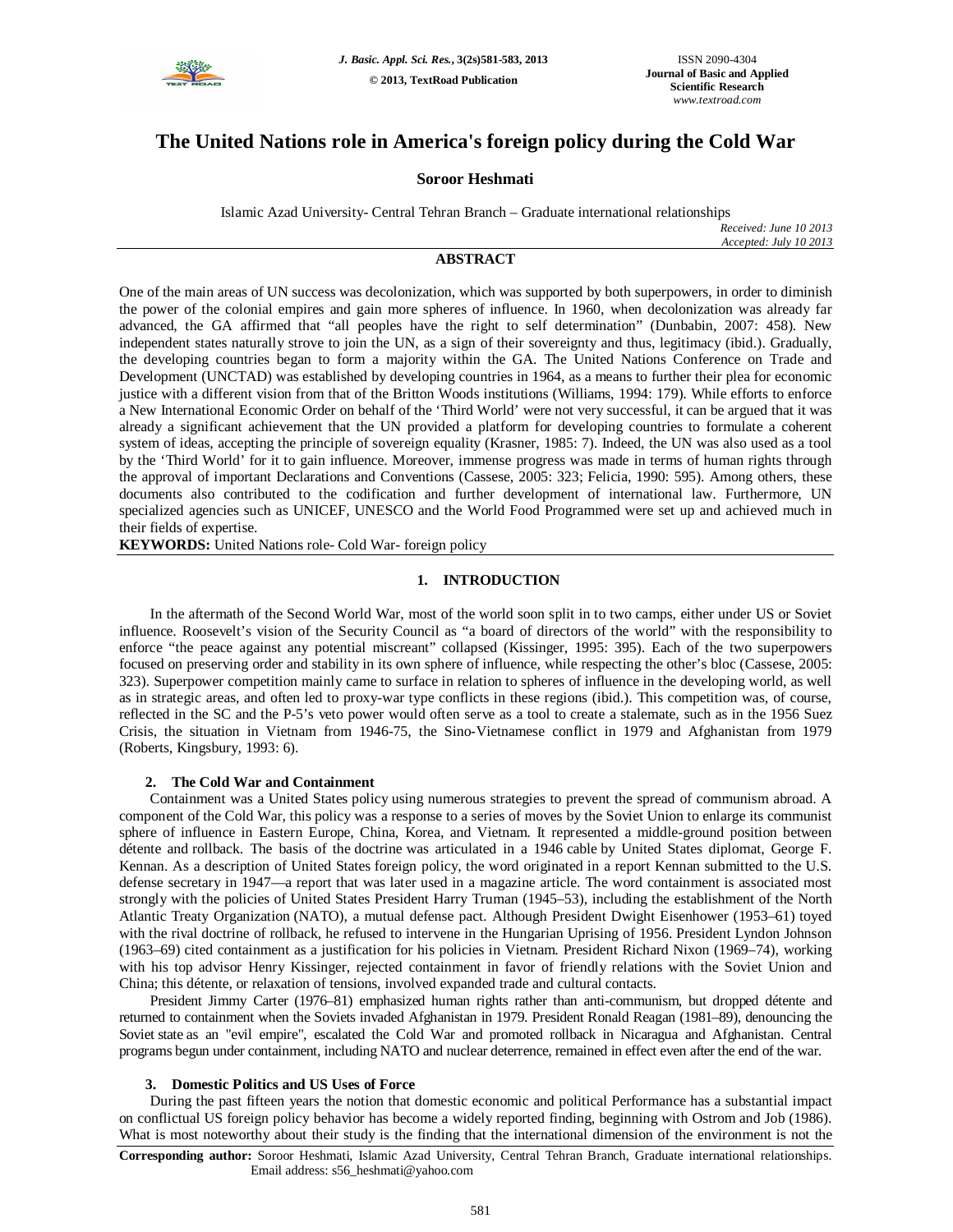## Heshmati, 2013

most important determinant of the president's decision to use force. The domestic environment, especially economic performance and the president's standing in the polls, has the largest substantive impact on the probability that the president will use force in any given quarter. A number of scholars have replicated this basic result (e.g., James and Oneal 1991), and a number of studies have sought to refine the specific impact of domestic politics on conflictual US foreign policy behavior (e.g., Nincic 1990; Gaubatz 1991; Morgan and Bickers 1992; James and Hristoulas 1994, DeRouen 1995, 2000; Hess and Orphan ides 1995, 2001; Wang 1996; and Fordham 1998a, 1998b; see also Morgan and Anderson 1999, for a related discussion of the British case). There is, to be sure, some debate: Meernik (1994), Gowa (1998), and Enter line and Gleditsch (2000) take exception. But considerably more studies have reported this finding than have disputed it.

## **4. Conclusion**

Efficient UN action was in fact stymied by superpower conflict that was based on both geopolitical and ideological factors. These circumstances led to many brutal proxy wars, such as in Korea, the Congo and Vietnam, which were often even prolonged by superpower divisions. Many peacekeeping missions failed or never left. Atrocious genocides such as in Cambodia and in Guatemala were not prevented by the UN. Rather than acting as a collective security system, the SC mostly remained divided throughout the Cold War. Hence, 'Divided States' may have indeed been a more accurate term than 'United Nations' (Roberts, Kingsbury, 1993: 10). Yet, the UN was not a complete disaster and undoubtedly the Cold War world was better off with than without it (Weiss, Daws, 2007: 11). Some improvements towards peaceful cooperation were made, largely by simply providing a peaceful platform for global discussion. Throughout the Cold War, the value of the UN developed into one that was different from initially intended, focusing more on aspects such as human rights and self-determination. This is still true to this date and perhaps, it is high time to rethink the role of the UN. Maintaining global peace and security has so far proved impossible; however, it *is* possible to make small steps forward to hopefully gradually make this world a better place.

## **REFERENCES**

- Brown, C. and K. Ainley (2009), *Understanding International Relations* 4<sup>th</sup> edn (Basingstoke: Palgrave Macmillan).
- Cassese, A. (2005), "The Role of the United Nations" in *International Law* 2<sup>nd</sup> edn (New York: Oxford University Press).
- Dunbabin, J. (2007), "The United Nations" in *International Relations since 1945: A History in Two*  Volumes, Vol.2 The Post-Imperial Age: the Great Powers and the Wider World 2<sup>nd</sup> edn (Longman).
- Felice, W. (1990), "The Viability of the UN Approach to Economic and Social Human Rights in a Globalized Economy", *International Affairs,*75(3): 563-598.
- FRUS: Foreign Relations of the United States Diplomatic Papers (1955), *The Conferences at Malta and Yalta – 1945* (Washington: Department of State Publication).
- Higgins, R. (1995), "Peace and Security: Achievements and Failures", *European Journal of International Law*, 6(3): 445-460 [Special Issue on  $50<sup>th</sup>$ Anniversary of UN].
- Howard, M. (1993), "The United Nations and International Security" in Roberts, A. and B. Kingsbury (eds.), *United Nations, Divided World: The UN's Roles in International Relations* 2<sup>nd</sup> edn (Oxford: Clarendon).
- Kissinger, H. (1995), *Diplomacy* (New York: Simon and Schuster).
- Krasner, S. (1985), *Structural Conflict: The Third World Against Global Liberalism* (University of California Press).
- Krisch, N. (2008), "The Security Council and the Great Powers" in Lowe, V., Roberts, A., Welsh, J. and D. Zaum (eds.), *The United Nations Security Council and War: The Evolution of Thought and Practice since 1945* (New York: Oxford University Press).
- Luck, E. C. (2004), "Reforming the United Nations" in Krasno, J. E. (ed.) *The United Nations: Confronting the Challenges of a Global Society*(London, Boulder: Lynne Rienner Publishers).
- Malkasian, C. (2001), *The Korean War: Essential Histories* (Oxford: Osprey Publishing).
- Roberts, A. and B. Kingsbury (eds.) (1993), "Introduction: The UN's Roles in a Divided World" in *United*  Nations, Divided World: The UN's Roles in International Relations 2<sup>nd</sup> edn (Oxford: Clarendon).
- Sluglett, P. (2005) "The Cold War in the Middle East" in Fawcett, L. (ed.) *The International Relations of the Middle East* (New York: Oxford University Press).
- Weiss, T., Forsythe, D. and R. Coate (1994), "The Reality of UN Security Efforts During the Cold War" in *The United Nations and Changing World Politics* (Boulder: Westview).